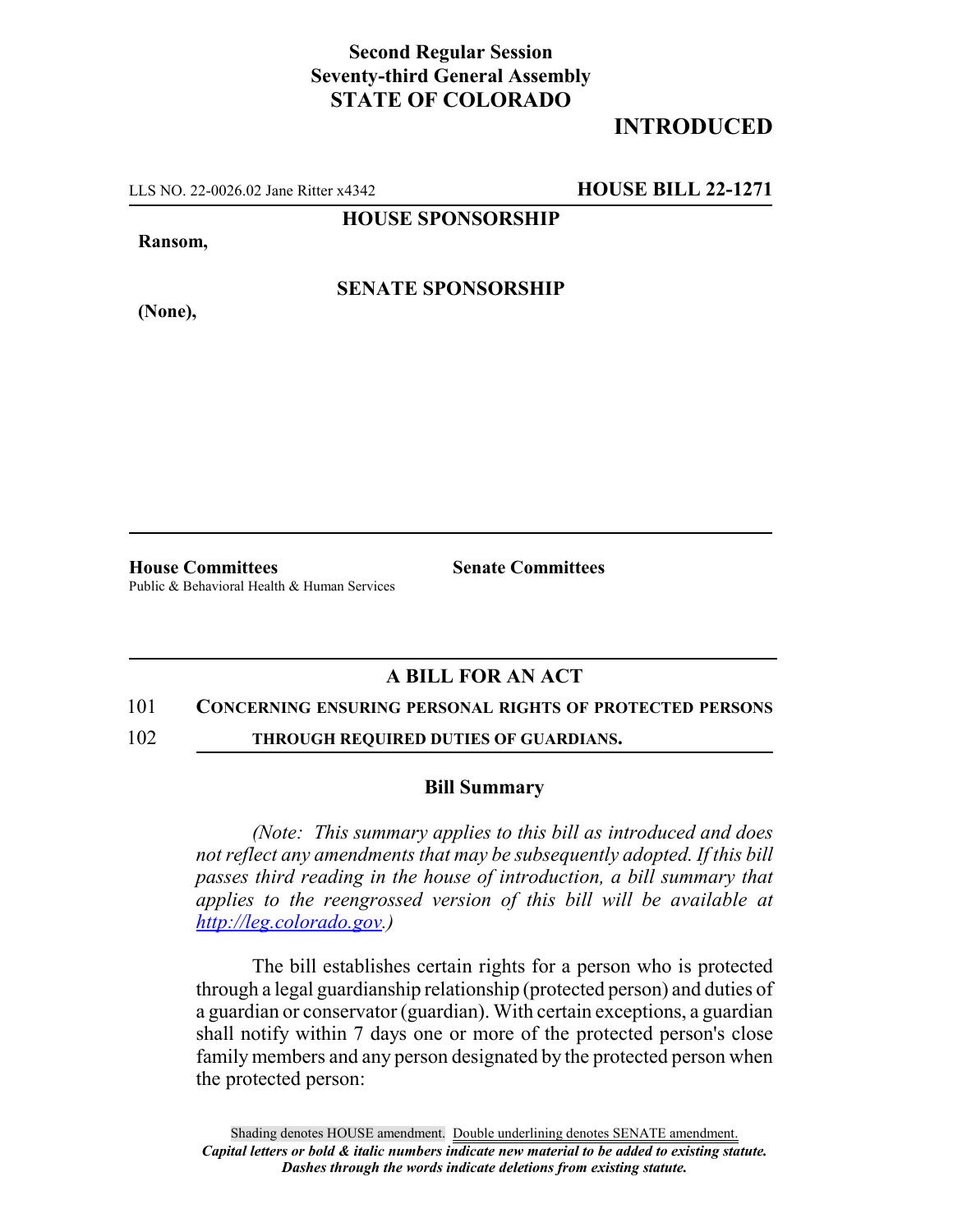- Changes place of residence;
- Resides at a location other than the protected person's residence for more than 48 hours;
- Is admitted to a medical facility for acute care or emergency care; or
- Dies.

The guardian, in conjunction with the protected person and any close family members, shall develop an initial care plan, to be updated annually. The care plan must include why the guardianship is necessary, any necessary restrictions placed on visitation or access to reporting, how the protected person's finances will be handled, and how the protected person and close family members can obtain answers to questions that arise.

 *Be it enacted by the General Assembly of the State of Colorado:* **SECTION 1.** In Colorado Revised Statutes, 15-14-102, **amend** the introductory portion and (11); and **add** (10.3) as follows: **15-14-102. Definitions.** AS USED in parts 1 to 4 of this article 14, UNLESS THE CONTEXT OTHERWISE REQUIRES: (10.3) "PERSONAL RIGHTS OF A PROTECTED PERSON" MEANS THE RIGHT TO PERSONAL AUTONOMY AND OTHER RIGHTS THAT ALL INDIVIDUALS ARE ENTITLED TO UNDER THE CONSTITUTION AND LAWS OF THE UNITED STATES AND OF THIS STATE, WHICH RIGHTS INCLUDE, BUT ARE NOT LIMITED TO, EQUALITY OF JUSTICE, FREEDOM OF SPEECH, FREEDOM OF RELIGION, FREEDOM OF ASSOCIATION, RIGHT TO COUNSEL, RIGHT TO PETITION, AND DUE PROCESS OF LAW FOR THE PROTECTION OF LIFE, LIBERTY, AND PROPERTY. (11) "Protected person" means a minor or other individual, INCLUDING A WARD, for whom a conservator OR GUARDIAN has been appointed or other protective order has been made. **SECTION 2.** In Colorado Revised Statutes, **add** 15-14-102.7 and 15-14-119.5 as follows: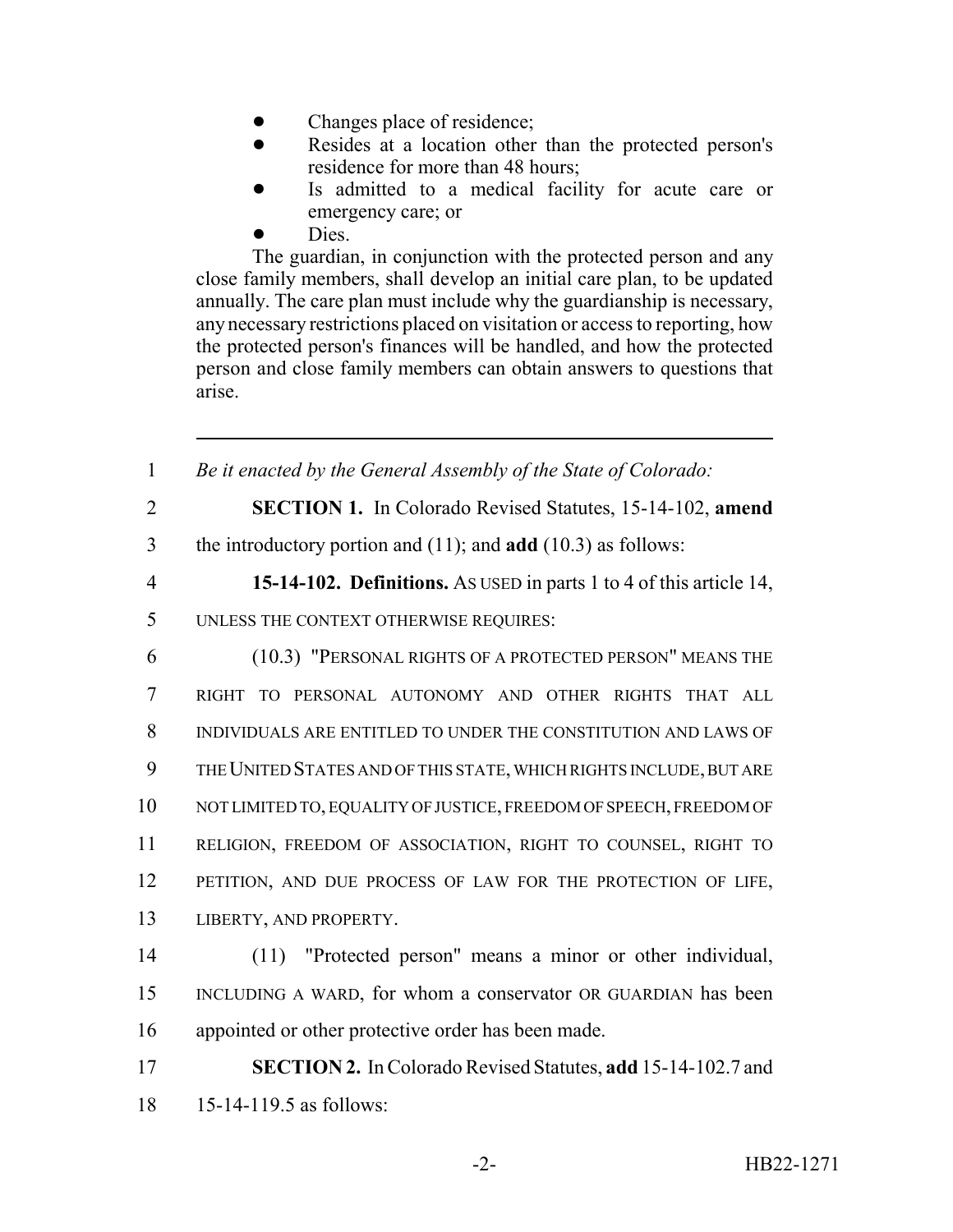**15-14-102.7. Personal rights of protected persons.** (1) **Obligation of the courts.** THE COURT SHALL CONSTRUE AND APPLY THIS PART 1 AND PARTS 3 AND 4 OF THIS ARTICLE 14, AND OTHER PROVISIONS OF THIS CODE THAT RELATE TO A PROTECTED PERSON, IN A MANNER THAT MAXIMIZES THE PROTECTION OF THE PERSONAL RIGHTS OF EACH PROTECTED PERSON.

 (2) **Declaration - uniform law comments.** THE GENERAL ASSEMBLY DECLARES THAT THE COURTS SHOULD EMBRACE THE COMMENTS OF THE UNIFORM LAW COMMISSION THAT ACCOMPANIED THE REENACTMENT OF THIS ARTICLE 14 IN 2000, WHICH ARE SUPPORTIVE OF THE PERSONAL RIGHTS OF A PROTECTED PERSON.

 **15-14-119.5. Guardians required to provide notice - exception - definition.** (1) (a) EXCEPT AS DESCRIBED IN SUBSECTIONS (2) AND (3) OF THIS SECTION, A GUARDIAN SHALL NOTIFY, WITHIN SEVEN DAYS, ONE OR MORE CLOSE FAMILY MEMBERS OF THE PROTECTED PERSON, ALL PERSONS OF COURT RECORD, AND ANY OTHER PERSON DESIGNATED BY THE 17 PROTECTED PERSON TO BE NOTIFIED WHEN THE PROTECTED PERSON:

 (I) CHANGES PLACE OF RESIDENCE, INCLUDING BUT NOT LIMITED TO A CHANGE OF RESIDENCE TO OR FROM ONE NURSING HOME OR ASSISTED CARE FACILITY TO OR FROM ANOTHER NURSING HOME OR ASSISTED CARE FACILITY;

**(II)** RESIDES AT A LOCATION OTHER THAN THE PROTECTED PERSON'S RESIDENCE FOR MORE THAN FORTY-EIGHT HOURS;

 (III) IS ADMITTED TO A MEDICAL FACILITY FOR ACUTE CARE OR FOR EMERGENCY CARE; OR

26 (IV) DIES.

(b) THE GUARDIAN SHALL NOTIFY ONE OR MORE CLOSE FAMILY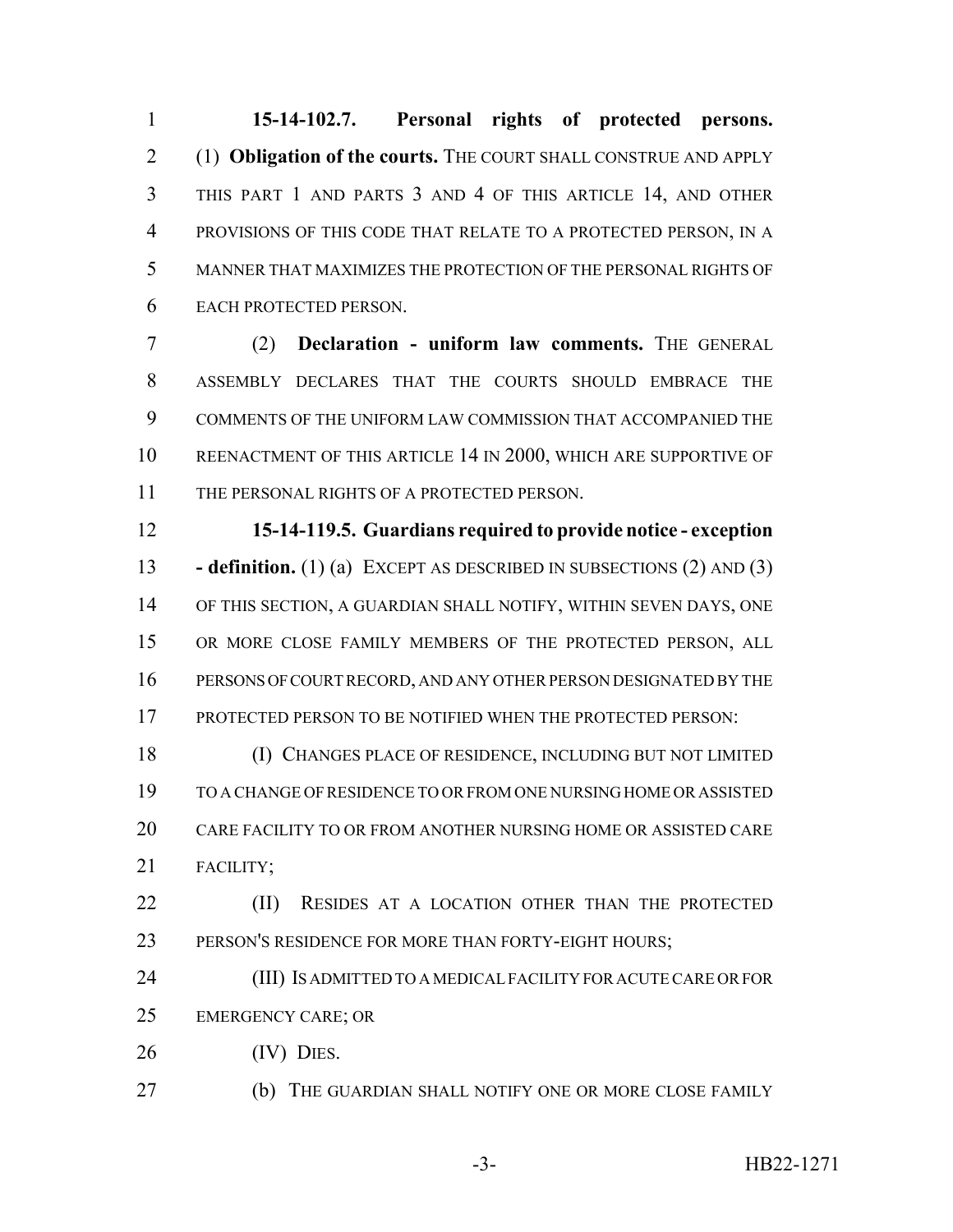MEMBERS OF THE PROTECTED PERSON IN PERSON OR BY TELEPHONE IN THE 2 CASE OF ANY OF THESE EVENTS. FOR ALL PERSONS OF COURT RECORD AND ANY OTHER PERSON DESIGNATED BY THE PROTECTED PERSON TO BE NOTIFIED, THE GUARDIAN SHALL PROVIDE NOTIFICATION BY WRITTEN CORRESPONDENCE.

 (c) A NOTIFICATION PROVIDED PURSUANT TO SUBSECTION (1)(b) OF THIS SECTION MUST INCLUDE THE CURRENT LOCATION OF THE 8 PROTECTED PERSON.

 (2) A GUARDIAN IS NOT REQUIRED TO PROVIDE NOTICE TO A 10 PERSON IN ACCORDANCE WITH SUBSECTION (1) OF THIS SECTION IF:

 (a) THE PERSON INFORMS THE GUARDIAN IN WRITING THAT THE 12 PERSON DOES NOT WISH TO RECEIVE SUCH NOTICE; OR

 (b) THE PROTECTED PERSON OR A COURT ORDER HAS EXPRESSLY PROHIBITED THE GUARDIAN FROM PROVIDING NOTICE TO THE PERSON.

 (3) A GUARDIAN SHALL NOT PROVIDE CONTACT INFORMATION FOR THE PROTECTED PERSON TO ANY PERSON IF AN ORDER OF PROTECTION OR A RESTRAINING ORDER HAS BEEN ISSUED AGAINST THE PERSON ON BEHALF 18 OF THE PROTECTED PERSON.

 (4) (a) AS USED IN THIS SECTION, UNLESS THE CONTEXT OTHERWISE REQUIRES, "CLOSE FAMILY MEMBER OF THE PROTECTED PERSON OR WARD" MEANS:

**(I)** A SPOUSE OF THE PROTECTED PERSON OR A PARTNER OF THE 23 PROTECTED PERSON IN A CIVIL UNION;

**(II) AN ADULT CHILD OF THE PROTECTED PERSON;** 

25 (III) A PARENT OF THE PROTECTED PERSON; OR

26 (IV) AN ADULT NEAREST IN KINSHIP TO THE PROTECTED PERSON.

(b) NOTWITHSTANDING SUBSECTION (4)(a) OF THIS SECTION,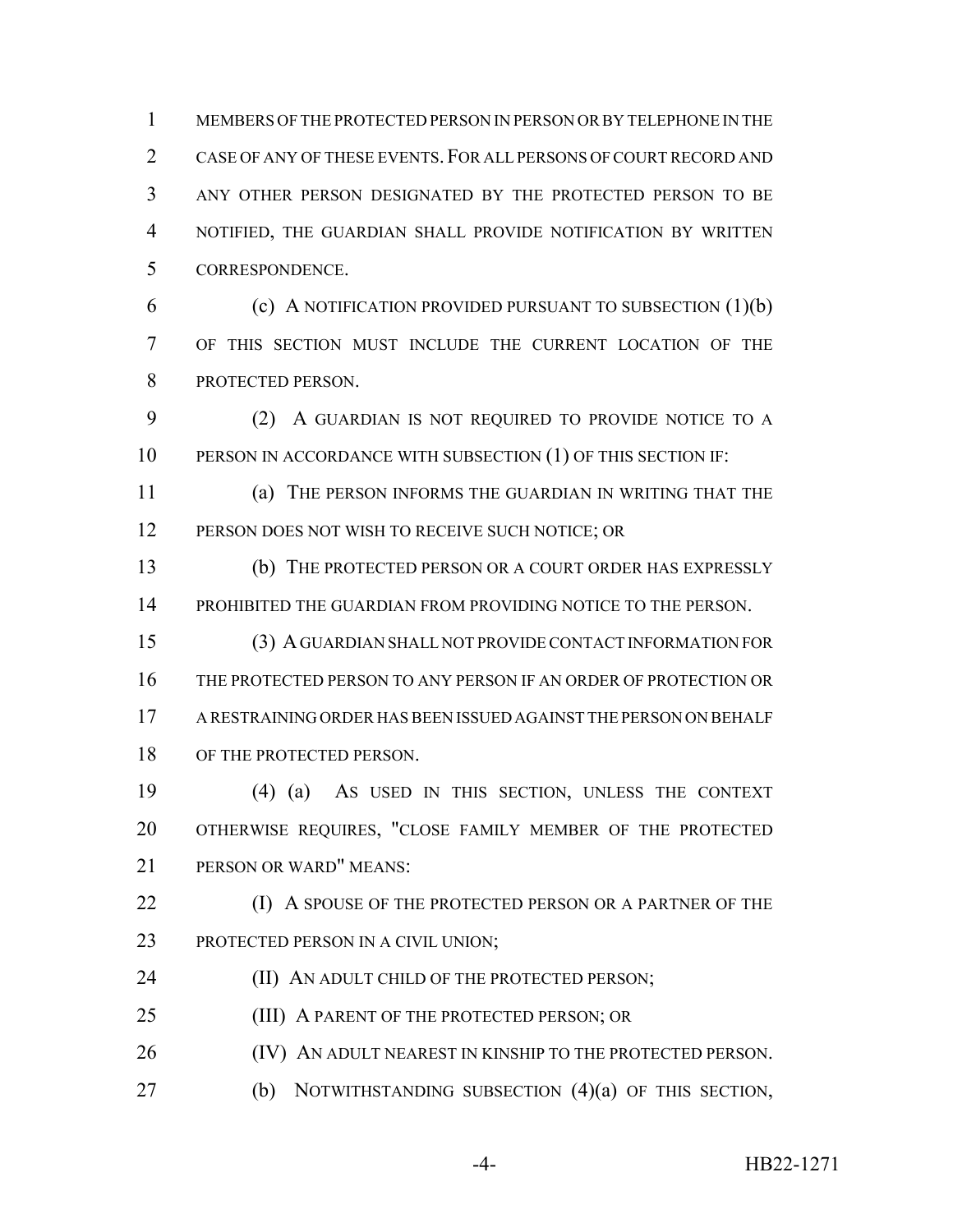"CLOSE FAMILY MEMBER OF THE PROTECTED PERSON" DOES NOT INCLUDE 2 AN INDIVIDUAL WHO IS A GUARDIAN OF THE PROTECTED PERSON.

 (c) IF MORE THAN ONE PERSON QUALIFIES AS A CLOSE FAMILY MEMBER OF THE PROTECTED PERSON PURSUANT TO SUBSECTION (4)(a) OF THIS SECTION, THEN NOTICE MUST BE PROVIDED TO ALL SUCH PERSONS.

 **SECTION 3.** In Colorado Revised Statutes, 15-14-314, **amend** (2)(e), (2)(f), and (2)(g); and **add** (1.5) as follows:

 **15-14-314. Duties of guardian - initial care plan - ongoing.** (1.5) WITHIN SIXTY DAYS AFTER APPOINTMENT OR AS OTHERWISE DIRECTED BY THE COURT, A GUARDIAN SHALL DEVELOP, IN CONJUNCTION WITH THE PROTECTED PERSON OR WARD AND ANY CLOSE FAMILY MEMBERS 12 OF THE PROTECTED PERSON OR WARD, AS DEFINED IN SECTION 15-14-119.5 (4), AN INITIAL CARE PLAN FOR THE PROTECTED PERSON OR WARD. THE CARE PLAN MUST INCLUDE, AT A MINIMUM, WHY THE GUARDIANSHIP IS NECESSARY, ANY NECESSARY RESTRICTIONS PLACED ON VISITATION OR ACCESS TO REPORTING, HOW THE PROTECTED PERSON'S OR WARD'S FINANCES ARE TO BE HANDLED, AND HOW THE PROTECTED PERSON OR WARD AND CLOSE FAMILY MEMBERS CAN OBTAIN ANSWERS IF QUESTIONS ARISE.THE GUARDIAN, IN CONJUNCTION WITH THE PROTECTED PERSON OR WARD AND ANY CLOSE FAMILY MEMBERS OF THE PROTECTED PERSON OR WARD, SHALL UPDATE THE CARE PLAN CREATED PURSUANT TO THIS 22 SUBSECTION (1.5) ANNUALLY PURSUANT TO SECTION 15-14-317.

(2) A guardian shall:

24 (e) Immediately WITHIN SEVEN DAYS notify the court AND ANY CLOSE FAMILY MEMBERS OF THE PROTECTED PERSON OR WARD, AS DEFINED IN SECTION 15-14-119.5 (4), if the PROTECTED PERSONS'S OR ward's condition has changed so that the PROTECTED PERSON OR ward is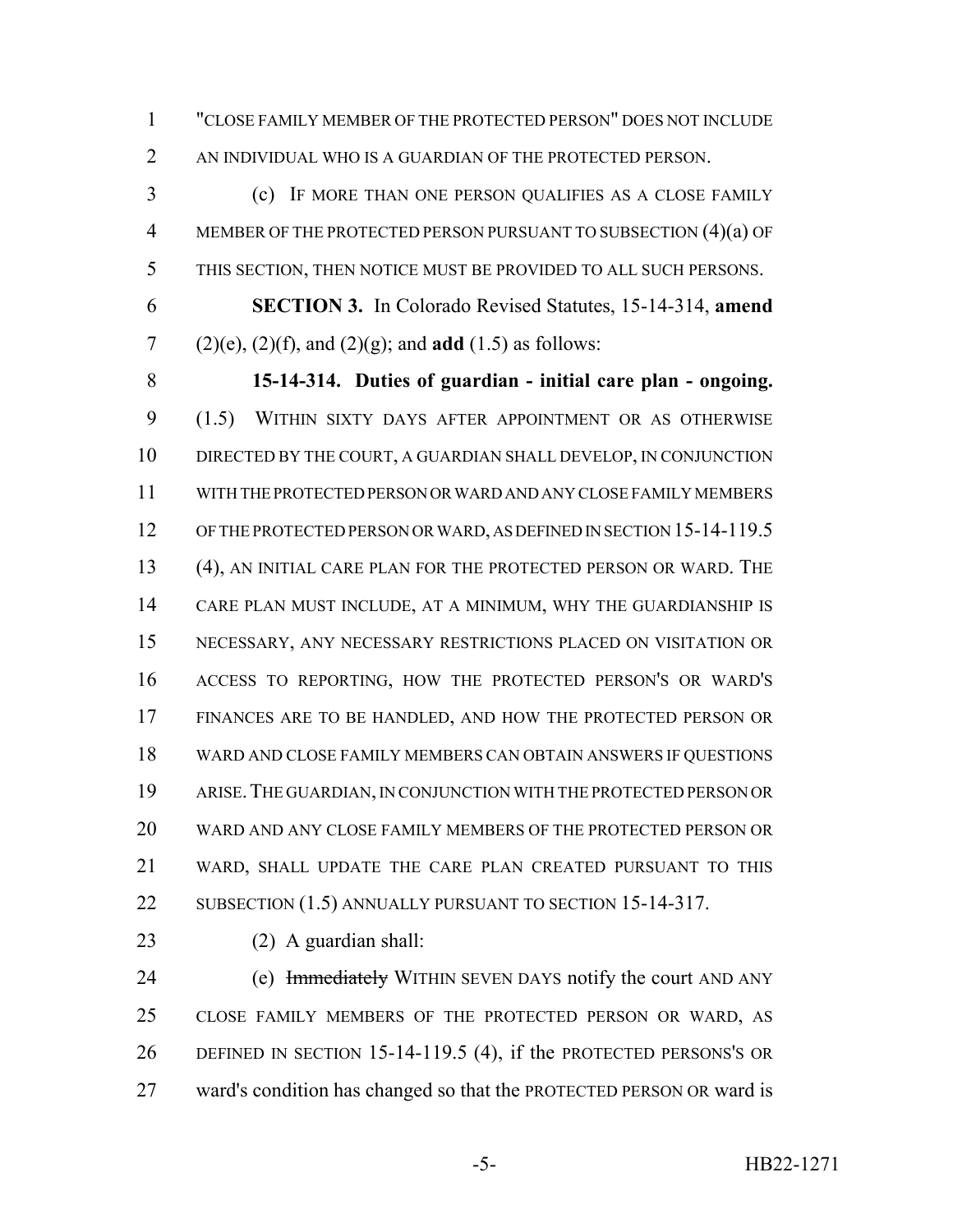capable of exercising rights previously removed;

 (f) WITHIN SEVEN DAYS inform the court AND ANY CLOSE FAMILY MEMBERS OF THE PROTECTED PERSON OR WARD, AS DEFINED IN SECTION 15-14-119.5 (4), of any change in the PROTECTED PERSON'S OR ward's custodial dwelling or address; and

6 (g) Immediately WITHIN SEVEN DAYS notify the court AND ANY CLOSE FAMILY MEMBERS OF THE PROTECTED PERSON OR WARD, AS DEFINED IN SECTION 15-14-119.5 (4), in writing of the PROTECTED PERSON'S OR ward's death.

 **SECTION 4.** In Colorado Revised Statutes, 15-14-317, **amend** (1) introductory portion; and **add** (1)(h) as follows:

 **15-14-317. Reports - monitoring of guardianship - court access to records.** (1) Within sixty days after appointment or as otherwise 14 directed by the court, a guardian shall report to the court AND TO ANY CLOSE FAMILY MEMBERS OF THE PROTECTED PERSON OR WARD, AS DEFINED IN SECTION 15-14-119.5 (4), in writing on the condition of the PROTECTED PERSON OR ward, the guardian's personal care plan for the PROTECTED PERSON OR ward, and account for money and other assets in the guardian's possession or subject to the guardian's control, AND THE 20 INITIAL CARE PLAN DEVELOPED PURSUANT TO SECTION 15-14-314 (1.5). A guardian shall report at least annually thereafter and whenever ordered by 22 the court. The annual report must state or contain:

 (h) ANY UPDATES MADE BY THE GUARDIAN, IN CONJUNCTION WITH THE PROTECTED PERSON OR WARD AND ANY CLOSE FAMILY MEMBERS OF THE PROTECTED PERSON OR WARD, TO THE INITIAL CARE PLAN DEVELOPED PURSUANT TO SECTION 15-14-314 (1.5).

**SECTION 5. Act subject to petition - effective date.** This act